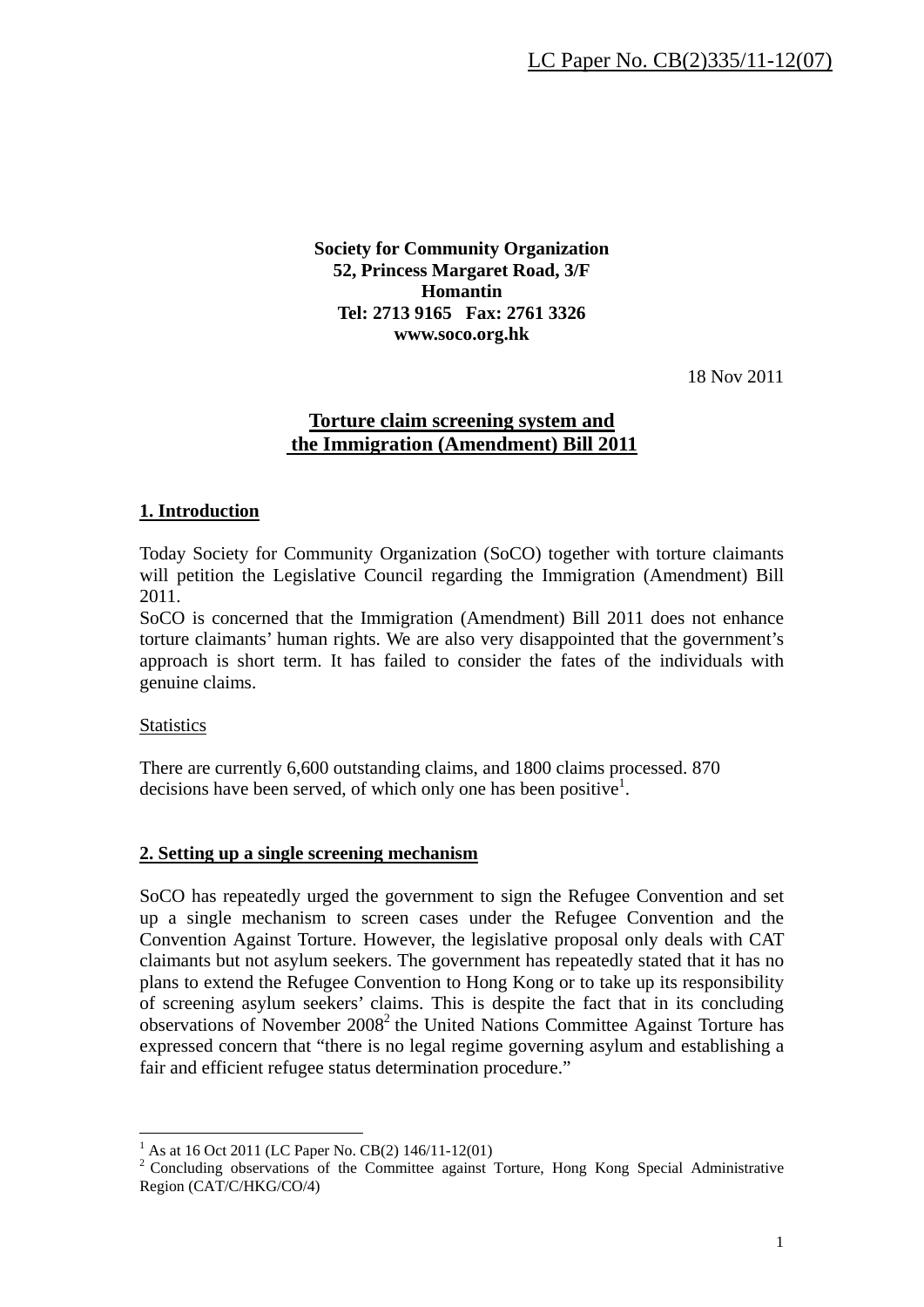The fact that a separate system under the United Nations High Commissioner for Refugees (UNHCR) exists in Hong Kong is ineffective. Research by the Legislative Council has shown that in most other countries there is just a single system to deal with both types of cases.

 The proposed mechanism is ineffective as claimants who want to abuse the system may make claims under both mechanisms thus prolonging the time that a claimant may stay in Hong Kong. For genuine cases, this is highly frustrating. The current system also makes it easy for illegal immigrants without any genuine case to abuse the system to stay longer time in Hong Kong, which goes against the government official policy of combating abuse of the CAT system.

Lastly it would be of interest to Hong Kong to have legislation governing not only claims under CAT but also those under the Refugee Convention. Under the proposed bill, the rights of asylum seekers are not protected at all.

It is recommended that the two systems be combined into one single mechanism so that one single independent body makes screenings of cases.

## **3. Right to work and future of claimants**

In the proposed bill persons are not allowed to work unless they are permitted to do so on an exceptional basis. This goes against the Convention relating to the Status of Refugees ('Refugee Convention' article 17 (3) where "[the] Contracting States shall give sympathetic consideration to assimilating the rights of all refugees with regard to wage-earning employment to those of nationals".

In Australia asylum applicants are allowed to work after 6 months, in United Kingdom after 12 months, and in USA after 150 days of stay, if the processing of the claim has not been finalized.

Recognized refugees and successful CAT claimants may have to stay in Hong Kong for several years before they can be resettled to another country. It is important that they fully develop their skills while they are awaiting resettlement.

We suggest that the government allows claimants and asylum seekers to work after 1 year of stay if the claim is still in process.

Secondly, the bill has not taken into account the futures lives of people whose claims have been substantiated. All it does is to guarantee that a person will not be sent back to his home country if his life is in danger. It does not provide for residence or work and also it doesn't include any arrangements for resettlement to another country.